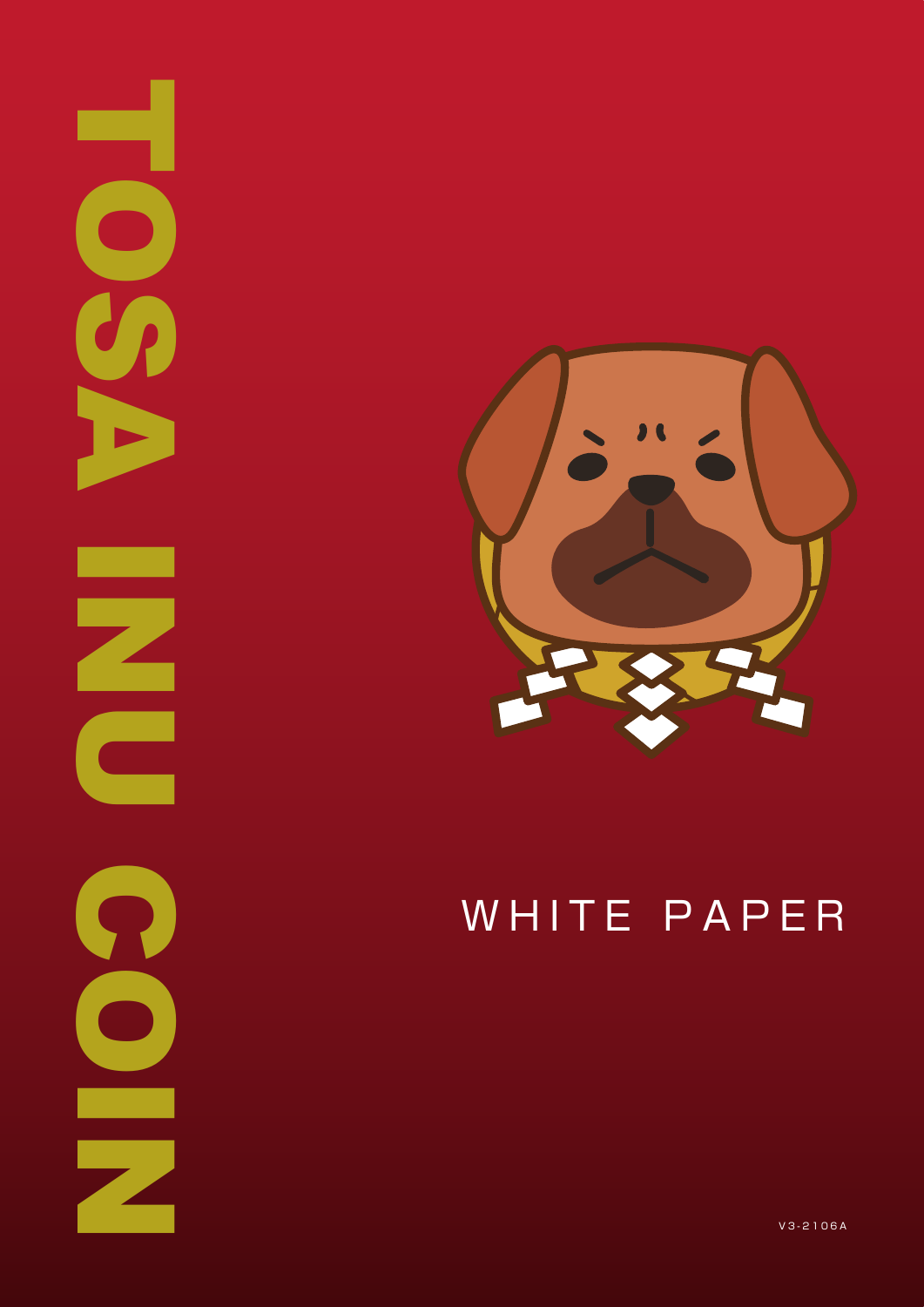### *INTRODUCTION*

The Tosa Inu coin was born in May 2021. Starting with DOGE coin,Shiba Inu coin, Akita Inu coin, Kishu dog coin, and other emerging coin with a lineup of Japanese dog breeds have brought a significant flow into the meme coin ecosystem. Tosa Inu Coin is entirely decentralized, and it is one of the grand experiments to see what kind of value it may bring as a kind of meme coin in the future.

What if the various meme coin projects mentioned in the precedent were 100% implemented by the community? The term DeFi includes the term decentralized, which is related to economic conditions.

Which underlies the foundation of the project community's involvement is the pristine wilderness. As we move further away from our rigorous financial structure and traditional thinking, we are free to solve problems and discover new, interrelated solutions. In a world dominated by the commercialization of time, community-driven projects are more than just a change in pace, but a way to practice the fundamental acceptance of others. When success depends on the common strength of the individuals that make up the collective, we are forced to change our perspective to be in line with those around us.

 The Tosa Inu ecosystem is our way of recognizing the importance of breaking this long-established paradigm. Communities are organized by hundreds, if not thousands, of interconnected moments. By studying the people drawn to our project, we have realized that true strength does not come from us alone, but from when we work together in harmony. That thought came to our mind, and we started developing Tosa Inu coin in earnest.

This whitepaper is based on and takes into account certain known and unknown contingencies and risks. The estimation of results, or in fact and substantially, may differ from the notable statements or results estimated or expressed in such forward-looking statements here.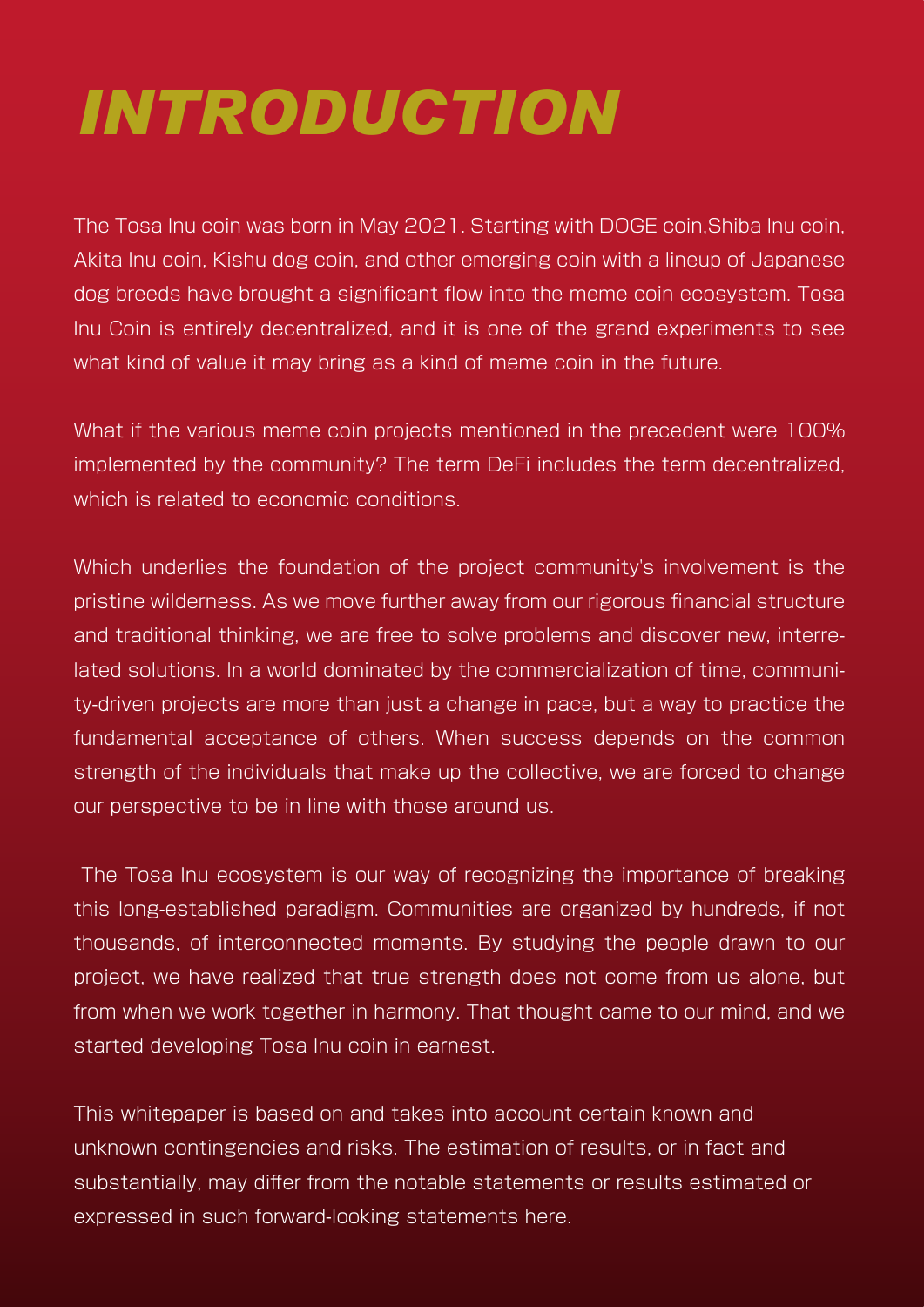# *TABLE OF CONTENTS*

- *1.Cover 2.INTRODUCTION 3.table of contents 4.Why Tosa Inu? 5.Abstract 6.ECOSYSTEM & TOKENOMICS 7.VALUE OF TOSA INU COIN 8.TOSA INU TOKEN*
- *9.ROADMAP*
- *10.THE FUTURE OF TOSAINU COIN*
- *11.AT THE END*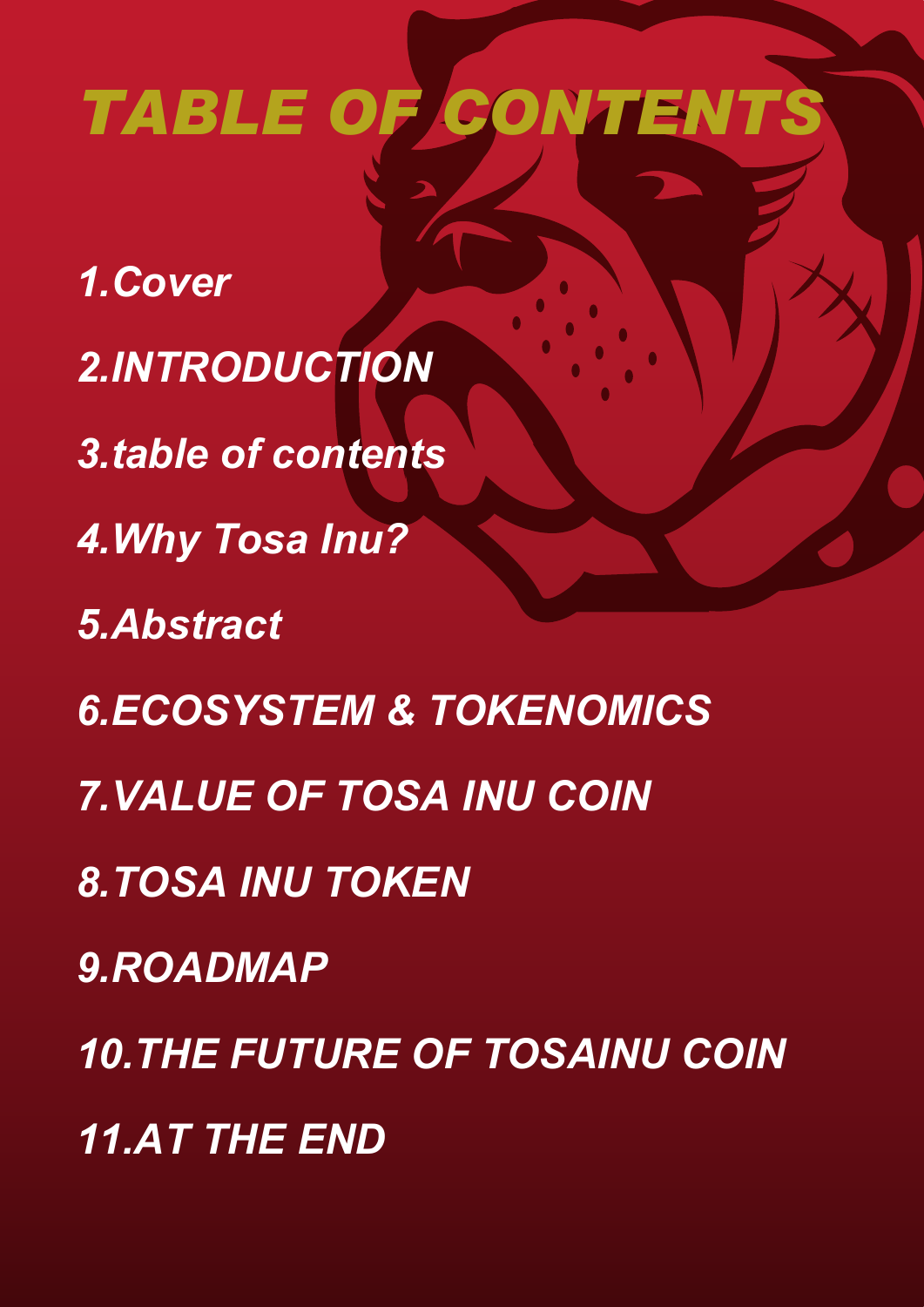## *Why Tosa Inu?*

Centralization is now at a crucial crossroads in innovation. Until now, centralization has been the norm and a prerequisite for all business structures. However, we learned that centralized systems, including political, educational, and financial systems, failed to equally and ethically distribute power to those functioning within them. While humankind has grown in such a centralized system, it's time to rethink it.

In an ever-evolving world, cryptocurrencies without originality are struggling. If the rules of the coin are changed against their intentions, they have no choice but to obey. The best way we could think of was to work on community building from a fresh perspective. Among our team, we call it the Tosa Inu project. This wasn't just a name. We started from zero and started from zero. Creating something out of nothing is the spirit of our project.



Tosa Inu (Tosa Dog) is an elegant fighting dog that originated in the Shikoku region of Japan. Its majestic appearance has something to fascinate and attract what you see. We respect such Tosa dogs and are equally excited about the future of this coin. The founder, Take, understands the meaning of coins with numerous dog marks as memes and believes on the potential of this Tosa dog coin.

Tosa Inu project is lead by the world-class developers, designers, moderators, marketers, and Schiller, working together to maximize the positive impact that Tosa Inu Coin can bring to the world.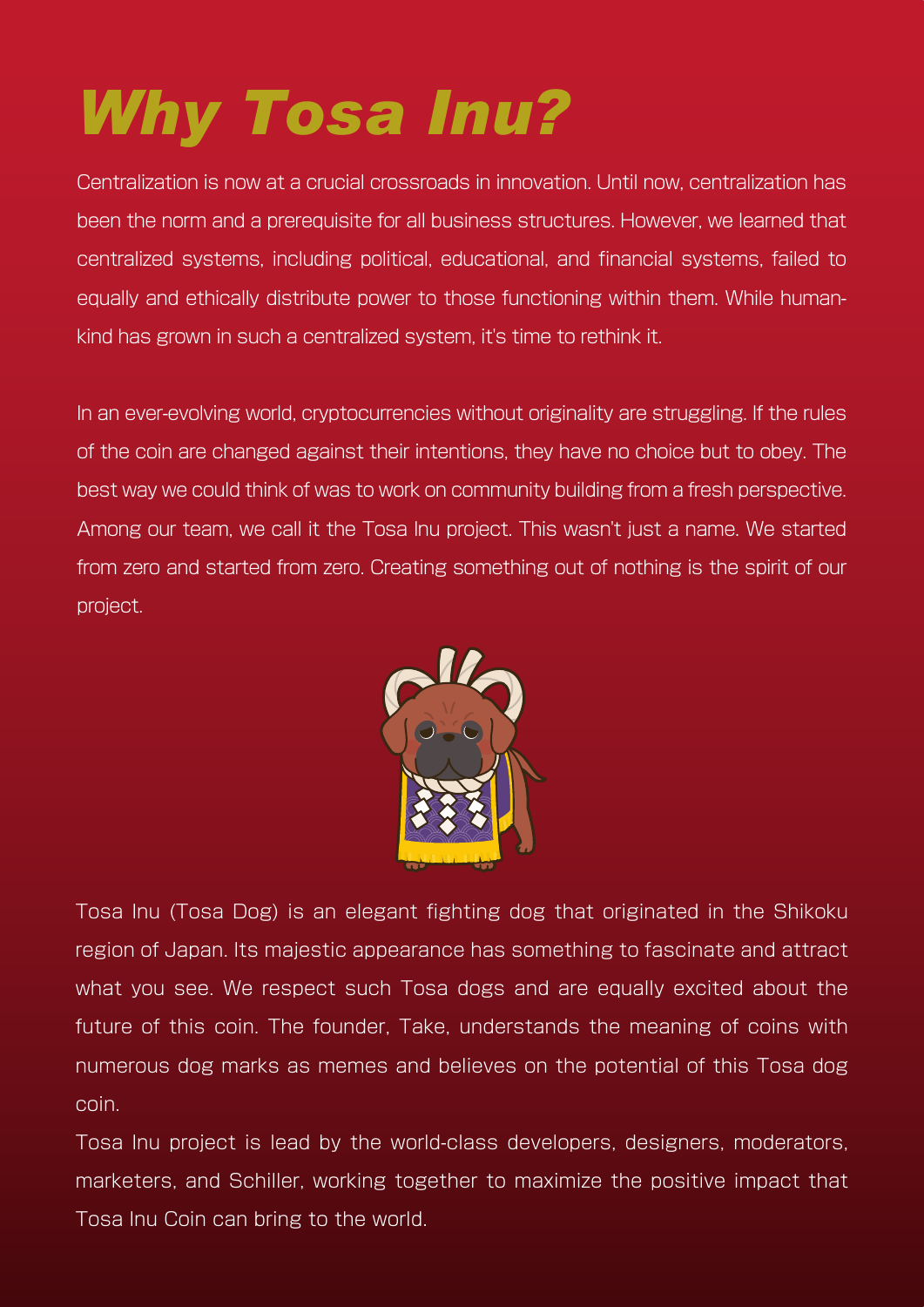### *ABSTRACT*

Welcome to the community of Tosa Inu Coin, the great Japanese fighting dog. Tosa Inu Coin was born in May 2021 as a latecomer project of dog-based meme coins to break away from centralization. The mission of Tosa Inu Coin is to dispel the existing cryptocurrency concept and provide owners with experiences such as decentralization. TOSA's NFT and Defi are based on a new philosophy. The TOSA product includes \$ TOSA TOKEN, one of the ERC20 tokens that provides value to holders.

#### *Token swap*



We plan to list on a decentralized exchange with custom features that allow owners to exchange any ERC20 token for another token. Token swaps are essential to the growth of the TOSA ecosystem and we want to continually expand this ecosystem to bring more and more interests to the TOSA platform. We hope to succeed in moving the entire project forward by connecting swaps and the ecosystem, coming out of the centralized Tosa dog coin and the power of the community.

### *TOSA Crate*



We plan to offer an NFT marketplace where users can bet TOSA and earn NFTs. The Marketplace will introduce artists from the community contest, who will make a portion of their staking fees through \$TOSA tokens and track their passive income.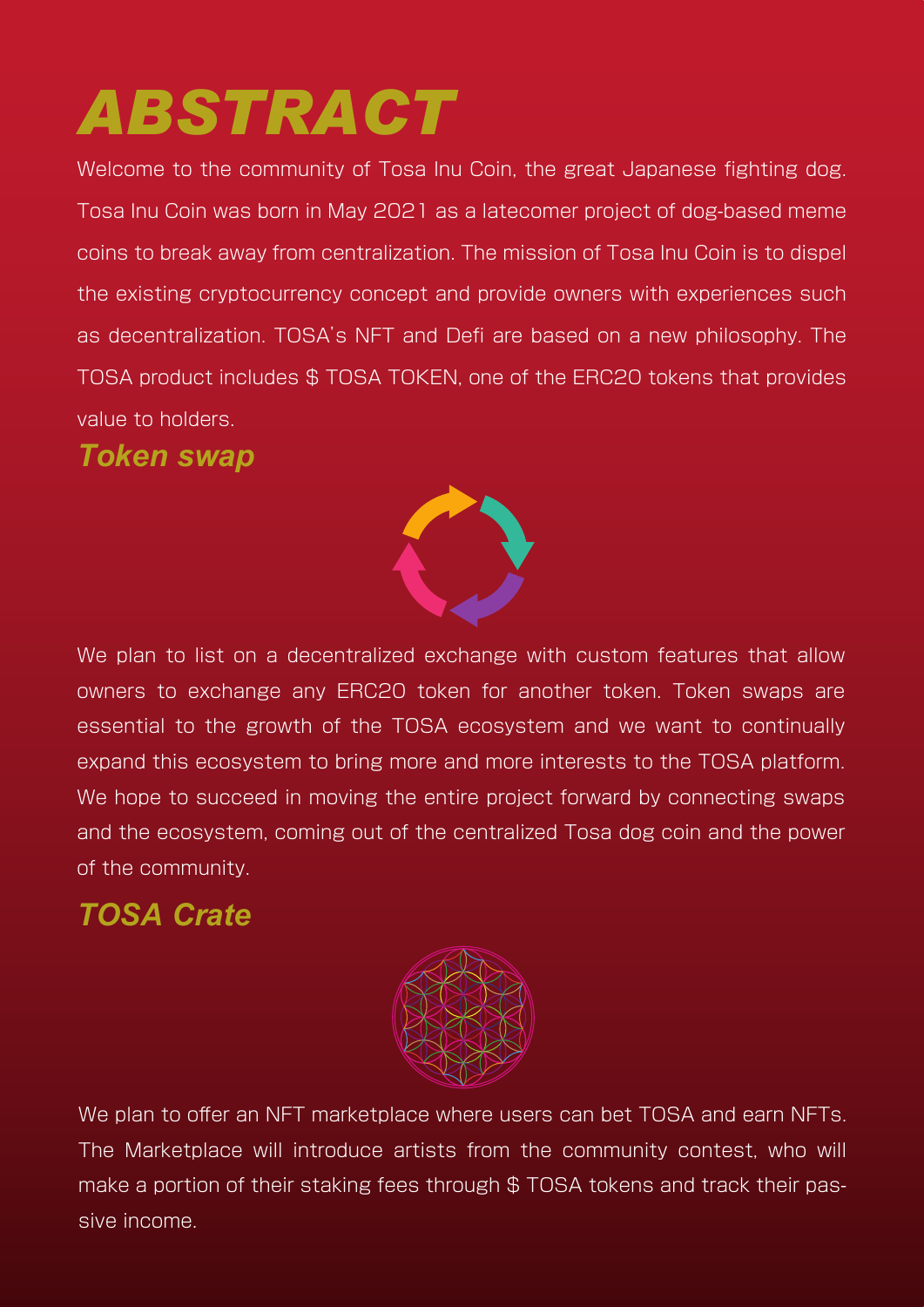### *ECOSYSTEM & TOKENOMICS*

Completed in May 2021, TOSA INU COIN is a decentralized token. It is currently listed on the UniSwap, the world's largest and most secure DEX, where users can exchange any ERC20 token. Half of it is placed in UniSwap to increase liquidity. That is the beginning of our project. We are experimenting with making 5000 trillion tokens available to anyone and building the first voluntary community in a decentralized environment. We plan to exponentially exceed the market value of Shiba Inu coin, Kishu Inu coin, Akita Inu coin, and even Dogecoin.

In the future, owners will be able to enjoy more benefits by having \$TOSA tokens. After being traded on the early UniSwap, professional marketers will carry value-enhancing activities and will increase in value over the years. If that happens, in the future, we will also be able to donate some of our profits to animal welfare organizations.

Furthermore, we are also increasing the partnership with a wallet that can store \$ TOSA. Holders will use it to view statistics / passive income, total balances and US dollars, price charts and, more.

We are experimenting with meme coin that grows in an unprecedented way. At this moment, a tremendous number of TOSA INU COIN are already born, and many will try to chase our swaying tail.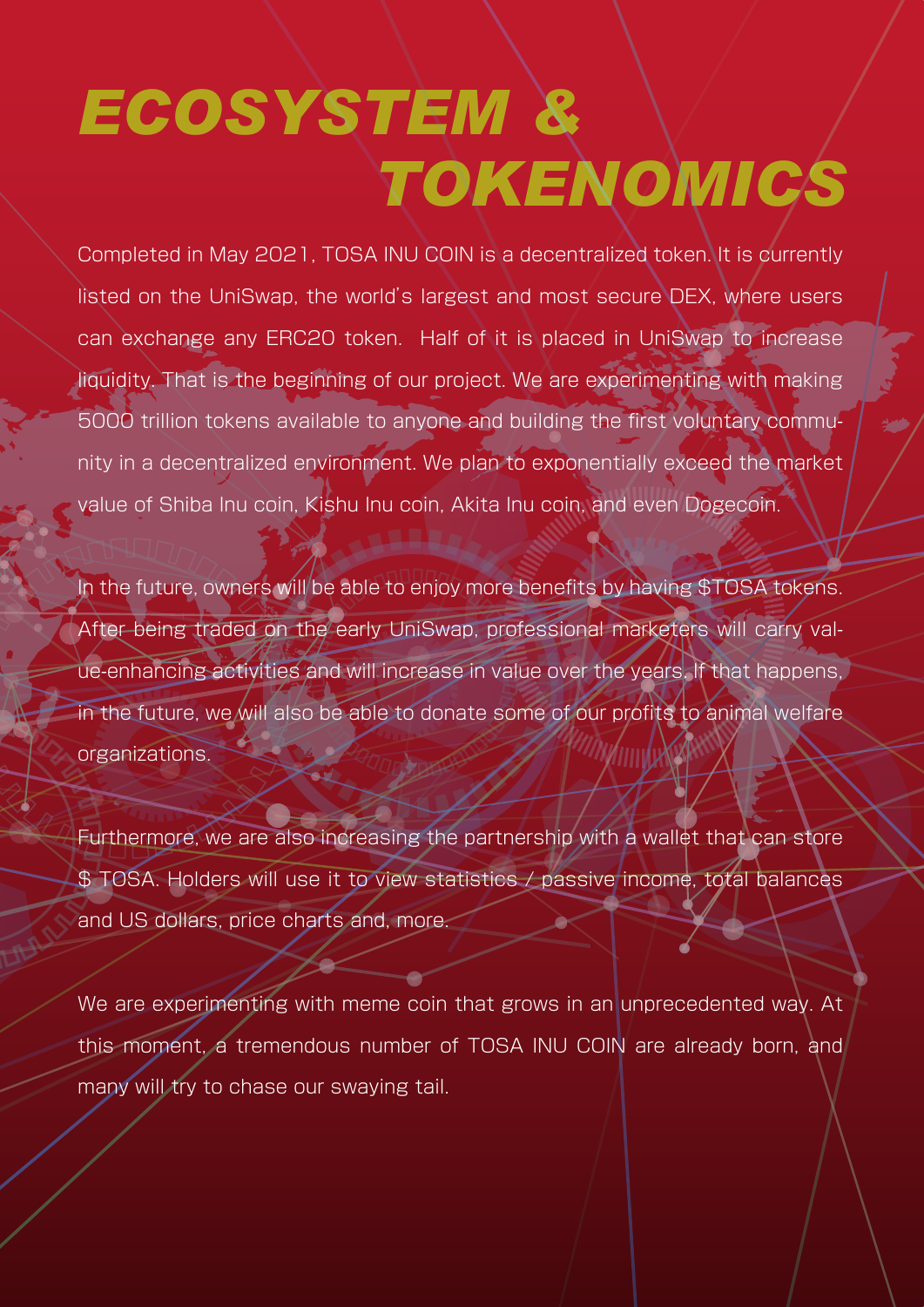# *VALUE OF TOSA COIN*

#### *Transparency*

An entirely decentralized token, \$ TOSA is recorded on the blockchain, and the holder can openly see all the information that has not been tampered with. This transparency allows fairer trading.



### *Future*

Tosa Inu will grow over a long period. We plan to enable longterm development of ecosystems that go beyond temporary trends and bring fruitful investment opportunities.



### *Community*

The Tosa Inu project will encourage the group efforts related to management, marketing, development and the community.



### *Trust*

Trust is paramount in the cryptocurrency market. It means not only transparency but also security related to the holder's funds are important features. Examples may include auditing of the code and destroying or burning some of the liquidity tokens to eliminate the risk of malicious behavior.

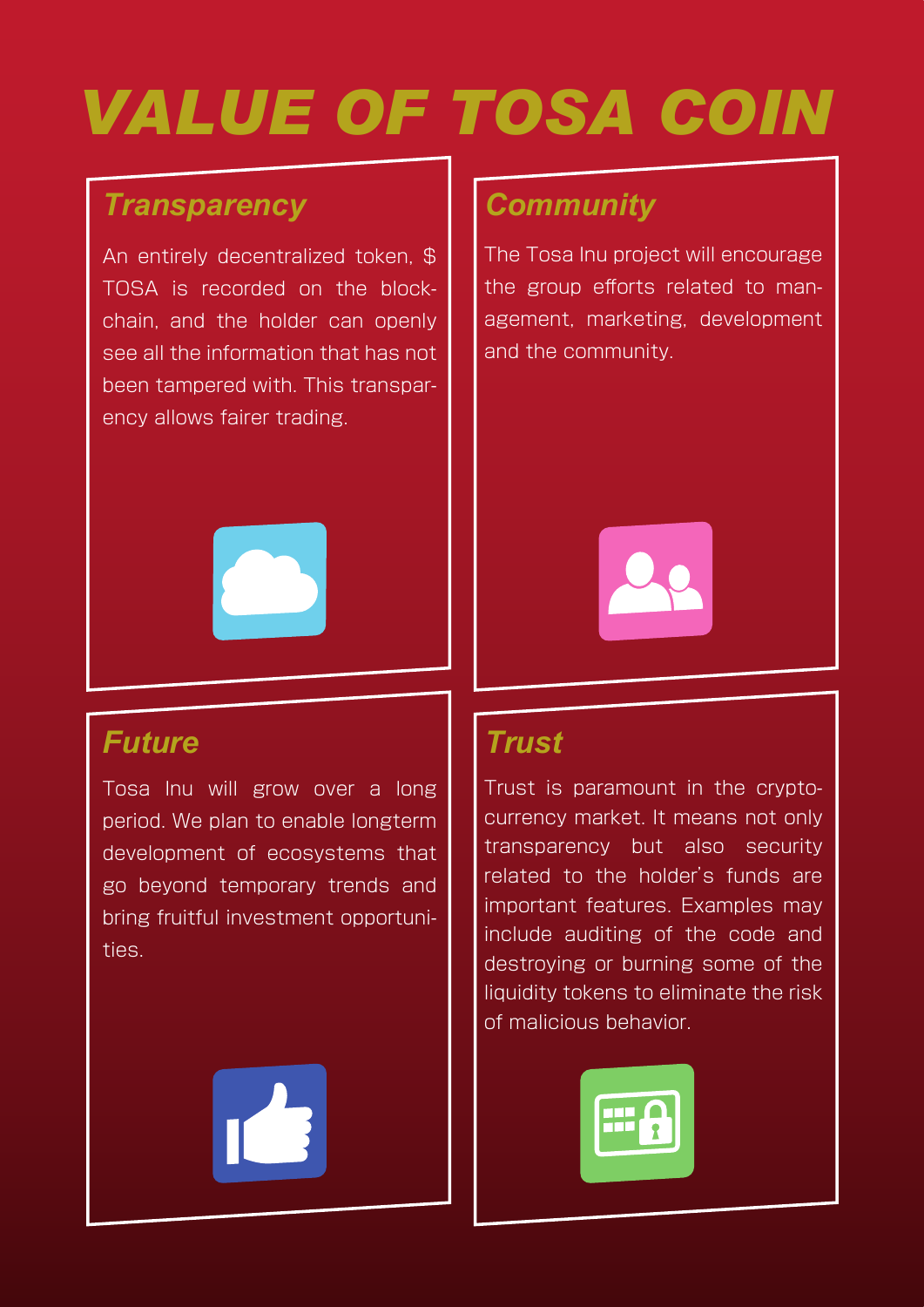### *TOSA TOKEN*

\$ TOSA is an ERC20 token released on the Ethereum blockchain in May 2021.

The maximum supply is 10,000,000,000,000,000, which is very large compared to existing cryptocurrencies.

\$ TOSA Token further enhances the trust of the owner.

# Where to buy \$TOSA UNISWAP



Fifty percent goes to the financial relief needed by developers, managers, and marketing teams to focus their ecosystem full-time. We want these talented individuals to continue to build on the solid foundation they have given us with their own time, money, and energy.

-Developers: This allocation allows each volunteer developer to be rewarded for their initial investment in TOSAINUCOIN and also be able to provide salaries, allowing them to work exclusively in the ecosystem for the next few years.

-Marketing: So far, the Tosa dog ecosystem is even more impressive.

The team can develop international marketing strategies such as commercials to make \$ TOSA a novel and mainstream cryptocurrency name and share its rank with other major cryptocurrencies.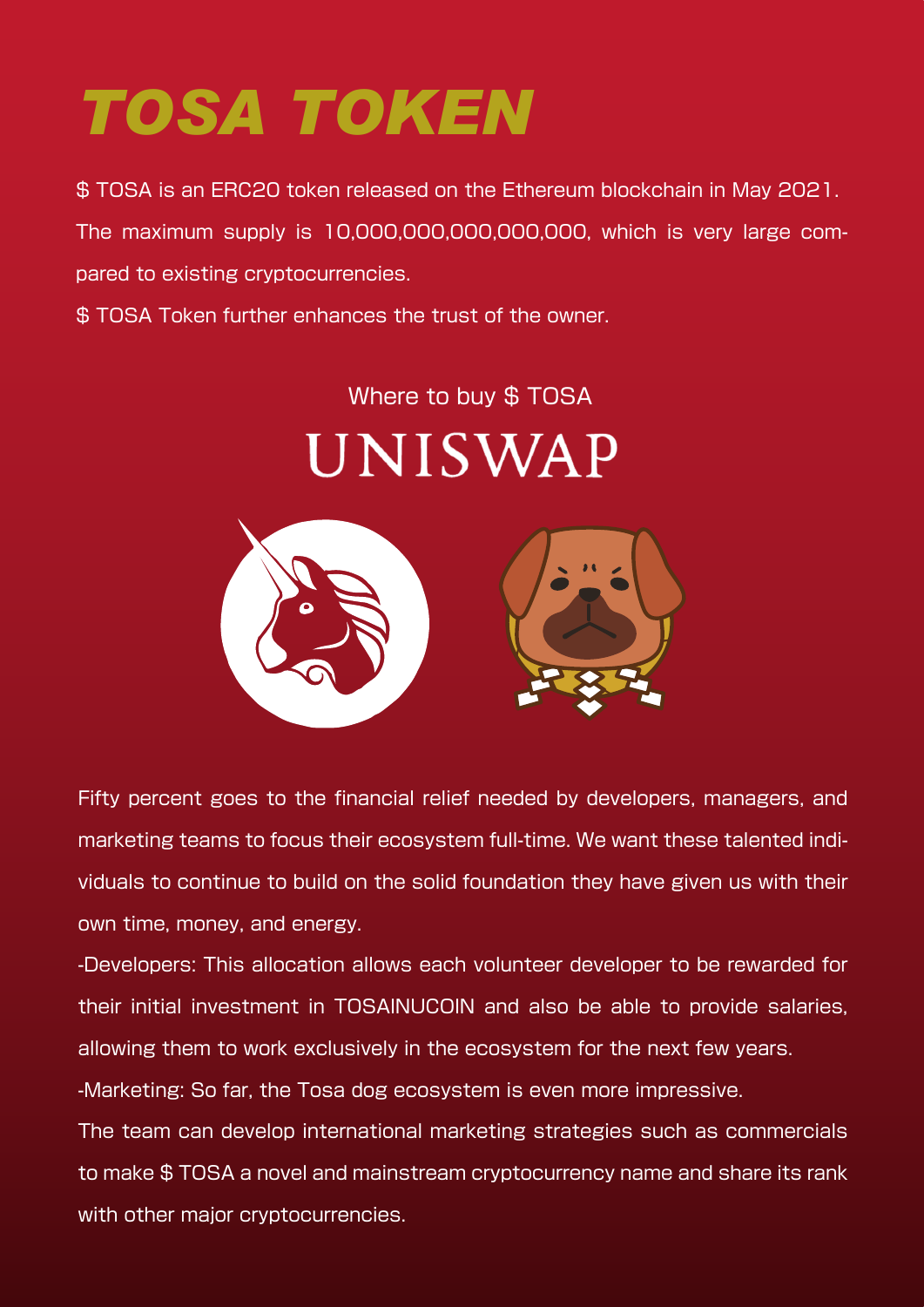### *ROADMAP*

#### **1,000 holders**

- Launching a website
- Community Marketing Fund
- Marketing campaign

#### **5,000 holders**

- Website redesign
- 10,000 holders
- 10,000 Telegram members

#### **20,000 holders**

TOSA swap (decentralized • exchange)

- Initial CEX list (Hotbit, Bilaxy, CoinTiger)
- 15,000 Telegram members

#### **30,000 holders**

TOSA Marketplace

Wallet and passive income tracker

- Goods store
- 3 more CEX lists
- 50,000 Telegram members

#### **100,000 holders**

• Influencer marketing partnership

Our roadmap is planned to ensure our continued advantage in this highly competitive area. By publishing a basic overview, owners can understand the intent of the core development team. In the future, Tosa dogs will be standardized and integrated into the global market for long-term success.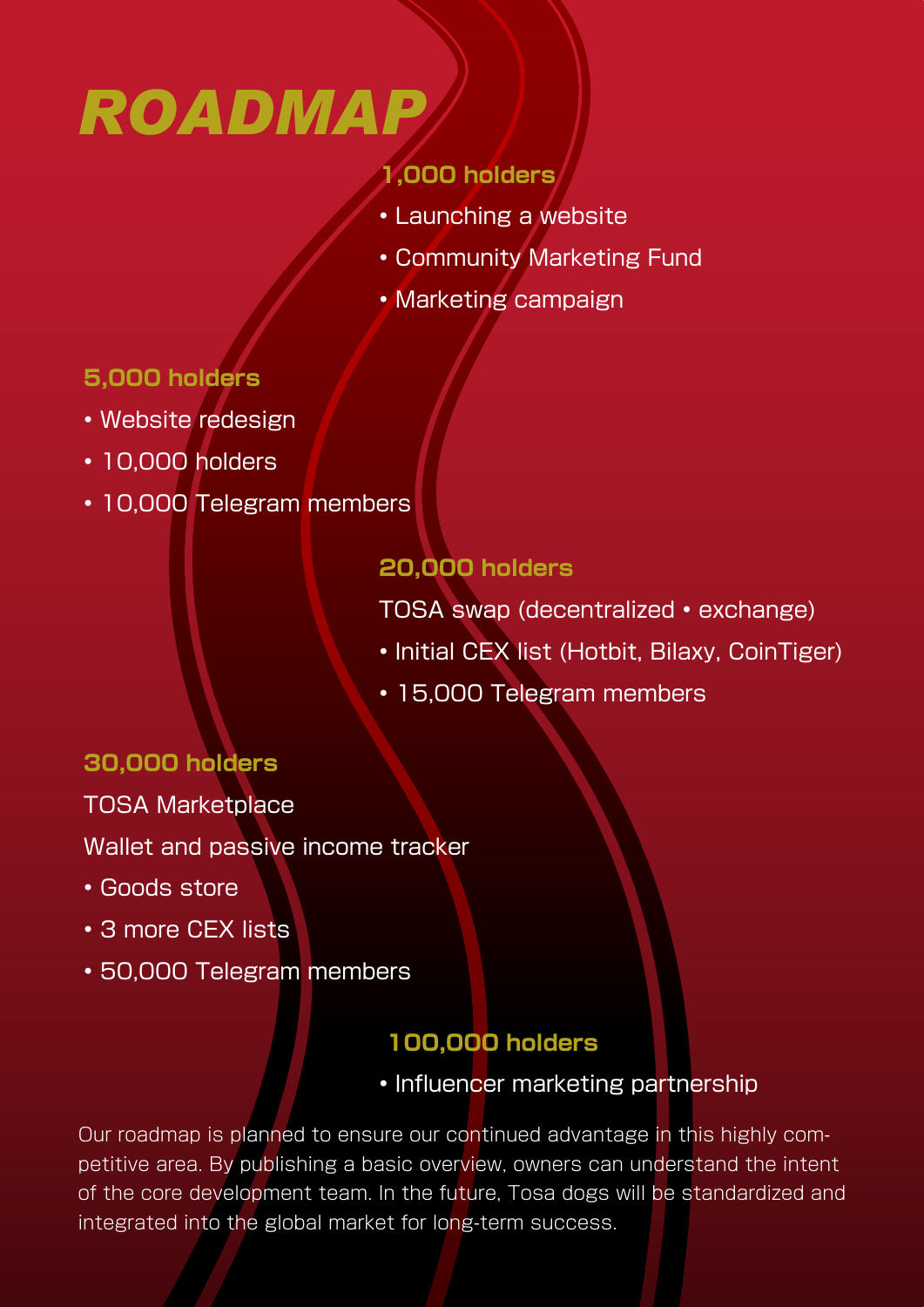### *THE FUTURE OF TOSAINU COIN*

### *Conclusion*

Tosa dog coin started from the seed of the idea. It wouldn't have happened without our team, money and leaders. Will this coin actually work? Can you get inside the current dog coin and play an active role?

Now that we have a mission to create the brand Tosa Inu and expand this ecosystem, the volunteer team has done a great job and will continue to build the future of memecoin finance through Swap. It will be a thing.

This is the beginning of a new era of decentralized communities. When the time comes, TOSAIN UCOIN will become an important point of contact between the decentralized world and the global community, and we will be able to do it.

I would like to thank each and every one of you. It wouldn't be possible without your help.

Now it's time to get started. Let's grow together